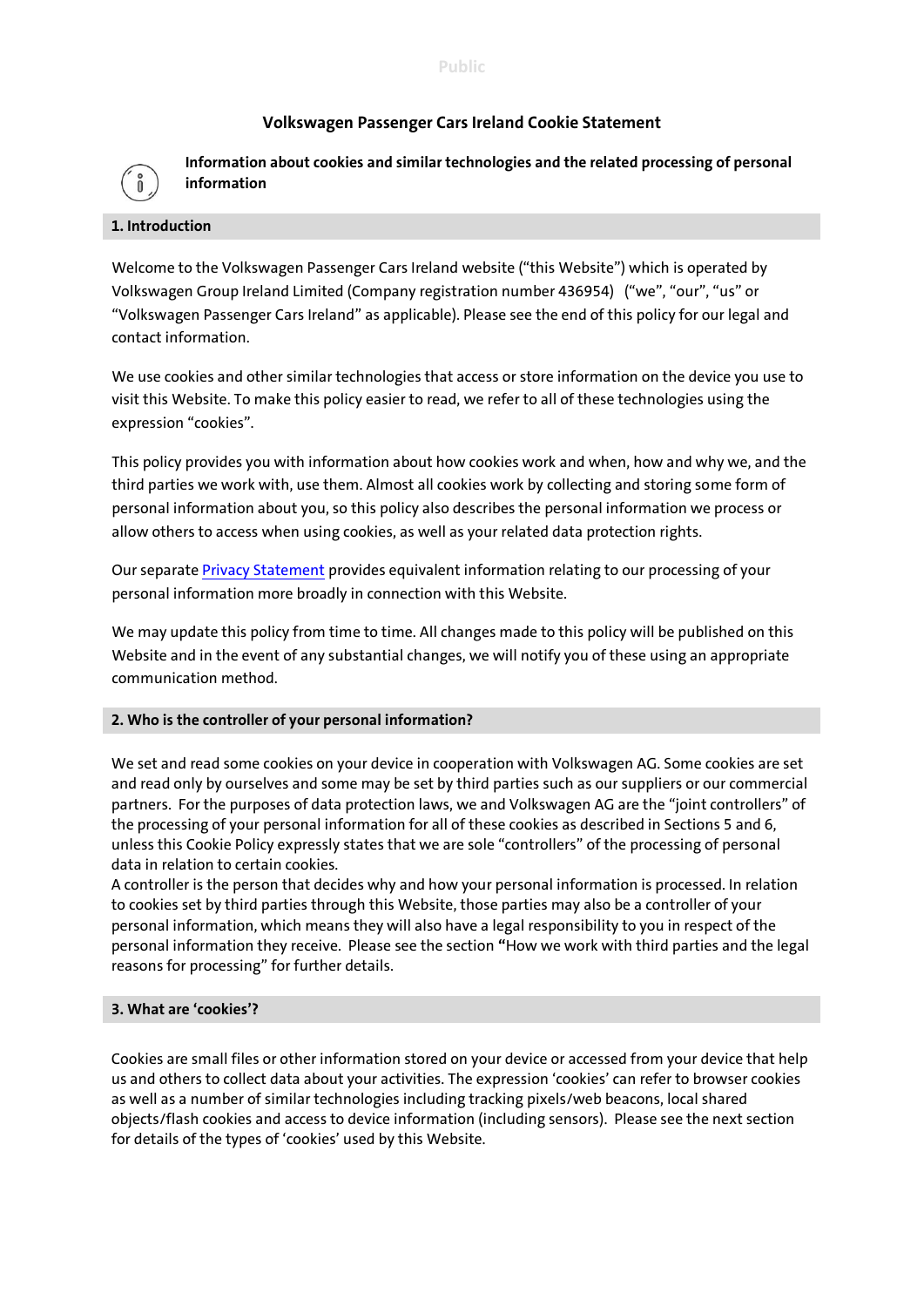Cookies allow us to deliver essential features of this Website. We also use them for purposes which are not essential but very useful to us or to you, including to store your settings and preferences, remember your access information, provide targeted content and marketing communications, help us to understand which part of this Website is the most popular and analyse the functioning of this Website.

#### **4. What types of cookies do we use?**

As cookies relate to any information stored on or accessed from your device, they take a variety forms. We use the following types of 'cookies':

#### **Browser cookies**

Cookies may come from us ("first party cookies") or from third parties whose services we use or that we partner with ("third party cookies") and who we permit to set their cookies by configuring this Website accordingly. In some cases, we will receive the information collected using a third party cookie whilst in others, the third party will provide a service to us without sharing that information in the form it was collected with us.

Cookies may be used for your browsing session only ("session cookies") or for longer ("persistent cookies"). Please see the section below for further details regarding each type of cookie that we use.

## **Analytical scripts**

Analytical scripts are small pieces of computer code that can be used to track users and their behaviour on websites. This tracking may be basic, for example, tracking whether and when a user has visited this Website, or advanced tracking, for example, tracking whether and when a user has added a vehicle to their shortlist, selected a test drive or submitted a form. Analytical scripts can provide the information collected to a third party, which is often the provider of the script. These scripts also help us personalize the content and advertisements that are served on the Website as well as provide you with relevant offers at other websites.

#### **Device data**

In some cases information is accessed and read from your device without storing or accessing a file on your device. As this information is usually personal information, details are provided in the section below.

#### **5. What types of personal information do we receive through cookies**

We receive the following types of personal information about you through the cookies we use, which includes information we access directly from your computer, phone, tablet or other device without storing or accessing a file:

- **Cookie browser data:** cookie identifiers, time/date, services/products selected, whether and to which cookies you have consented,;
- **Device data:** device type, screen resolution, operating system version, browser rendering core, its version and basic settings ;
- **Log data**: Time and duration of usage of this Website and search data;
- **Location data:** Data about your country of access as proclaimed by your device;
- **Behavioural data:** Data about your usage of this Website that we may process if you visit or use third party sites or applications to cooperate with us, and data on how you participate with the content of this Website (such as pages visited, if you came from a marketing campaign, button clicks, car configuration details etc.).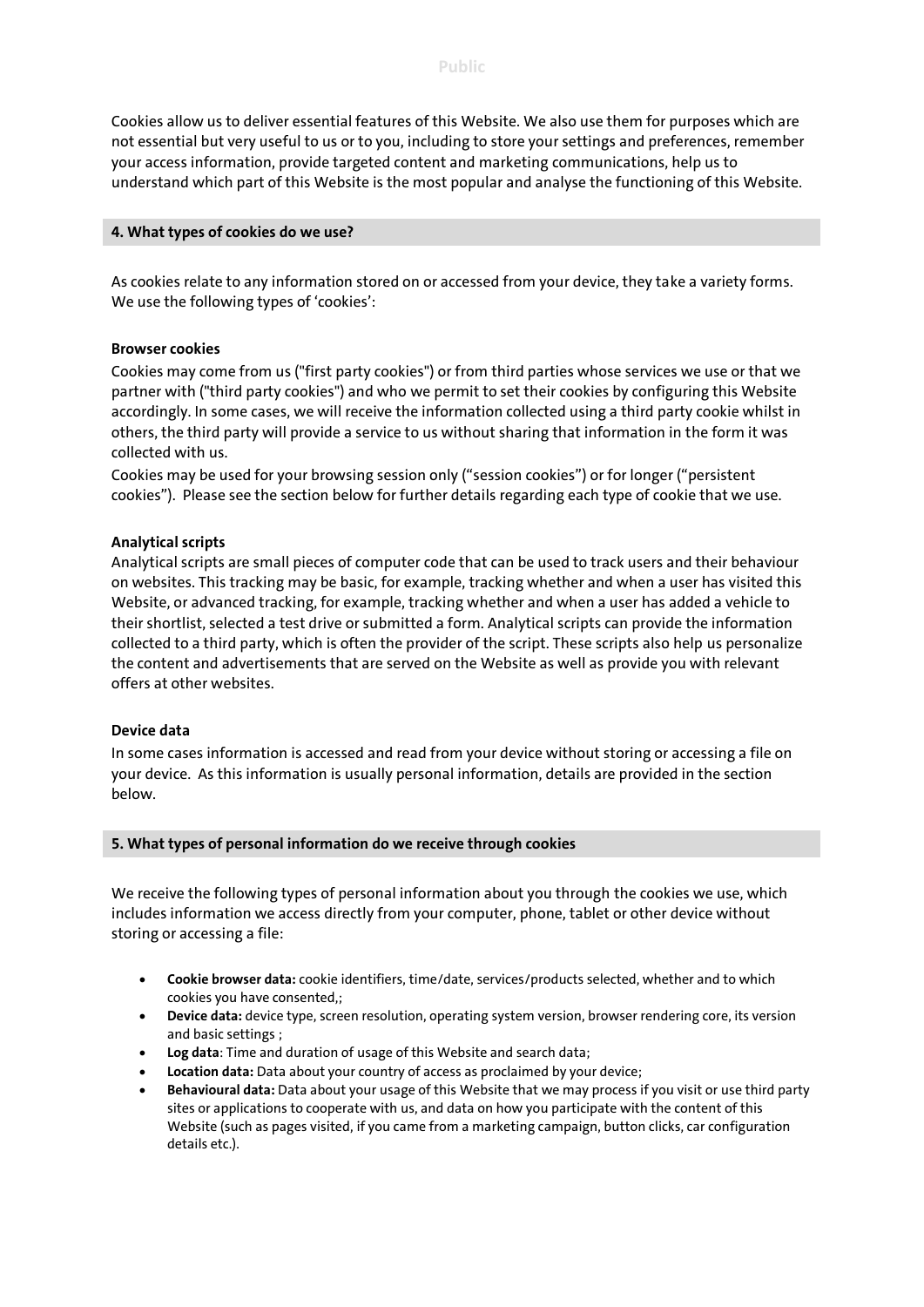We may combine personal information about you or your activities with other information we receive from third parties or publicly available sources where this is permitted by law. Please see our general [Privacy Statement](https://www.volkswagen.ie/en/privacy-statement.html) for further details of the sources of information we may use.

#### **6. Purposes for which we use cookies**

Cookies are an extremely common technology for remembering certain information about how users interact with websites and use their devices. The vast majority of websites currently make use of cookies and they are commonly used for a wide range of reasons.

We, in cooperation with our other joint controller, Volkswagen AG, use cookies for the following purposes:

## **Essential purposes**

 **Strictly necessary cookies.** Necessary means the cookies are essential for the provision of the site and any requested services, but do not perform any additional or secondary function. For example, remembering previous actions (e.g. user-entered configurations in the car configurator or purchases added to 'carts') when navigating back to a page in the same session.

## **Useful but non-essential purposes**

- **Analytics.** These cookies help us to understand website performance and how users interact with the site. This includes data such as the duration of the user's visit, whether the visitor is a return visitor and how many pages the visitor has viewed. Geographical and browser information is also recorded.
- **Personalisation**. cookies allow custom content to be presented based on a user's interaction with the website to ensure the most relevant content is shown to the user. This can include personalised ads on ad platforms that a user may see when they leave the website, and personalised content when the user returns to the site during additional visits.
- **Ads and Social.** When a consumer visits a web site, the user's browser submits information about what he / she is looking at to third-party advertising networks (e.g. pages visited, time spent viewing each page, links clicked on, searches made, interaction, etc.) to create a 'profile' that links to that visitor's web browser. Users can clear these cookies periodically to clear out their record with ad networks

For the current cookies used on our website, please see ou[r Cookies Policy](https://www.volkswagen.ie/en/cookies-policy.html)

#### **7. Your consent to use cookies and associated personal information**

## **Cookies and associated personal information used for essential purposes**

In accordance with data protection laws, we do not request your consent to use these cookies as they are necessary to ensure this Website works properly.

#### **Cookies and associated personal information used for non-essential purposes**

We will only store or read cookies on your device for non-essential cookies and process associated personal information (or allow our third party services providers and partners to do so) if you have given, and not withdrawn, your consent. We request this using the cookie tool that appears when you visit any page of this Website.

## **How to provide your consent for non-essential cookies and associated personal information**

When you visit this Website for the first time, you will be prompted with a request to provide your consent for non-essential cookies and the personal information we receive as a result of their use. You can consent to all non-essential cookies by selecting "Accept all Cookies" or you can choose to consent to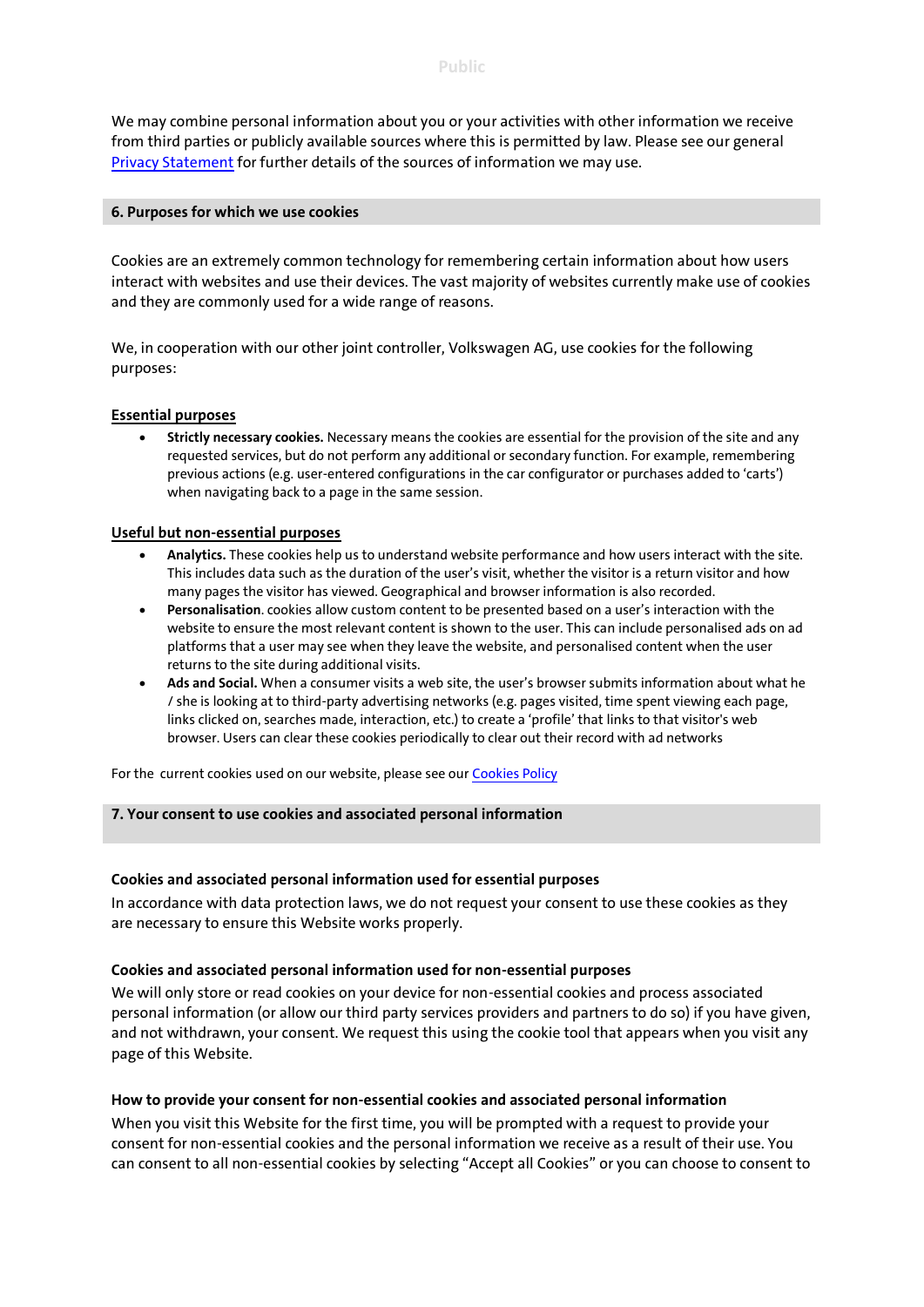cookies by their individual categories of purposes of use by selecting "Manage Cookies".

If you do not provide your consent for these cookies, we will not use them nor process any personal information in connection with them. Consequently, your provision of any personal information associated with the cookie is voluntary and you may withdraw your consent at any time. Any use of the cookie or associated personal information before you withdraw your consent will be valid and lawful. Please see the "What are your rights?" and "How can you exercise your rights?" sections below for further information regarding your data protection rights.

## **The duration for which your consent lasts**

Your consent will last for 6 months from the date you last provide it to us using the cookie tool on this Website. After this period, the cookie tool will automatically treat your consent as withdrawn.

## **How to withdraw your consent for non-essential cookies and the processing of associated personal information**

You may withdraw consent you have previously provided for cookies in one of two ways depending on the type of cookie:

- **Using the cookie tool we make available from this Website.** You can access at any time the cookie tool from any page of this Website by clicking on Amend Cookie Preferences in the footer of your browser screen and withdraw your consent by setting the option for the relevant category of cookie to the ["off"] position. Please note email tracking cookies cannot be turned off using this tool.
- **Adjusting the settings in your web browser.** Most web browsers are set by default to accept all cookies. However, you may have the option to configure your web browser settings in such a way that the cookie information is displayed before storage, or to categorically reject them. You can find details on the various available settings for cookies and related changes for the most common web browsers by clicking on the relevant link below:

Google Chrome: <https://support.google.com/accounts/answer/61416?hl=en> Internet Explorer: [https://support.microsoft.com/en-gb/help/17442/windows](https://support.microsoft.com/en-gb/help/17442/windows-internet-explorer-delete-manage-cookies)[internet-explorer-delete-manage-cookies](https://support.microsoft.com/en-gb/help/17442/windows-internet-explorer-delete-manage-cookies) Microsoft Edge: [https://privacy.microsoft.com/en-us/windows-10-microsoft-edge-and](https://privacy.microsoft.com/en-us/windows-10-microsoft-edge-and-privacy)[privacy](https://privacy.microsoft.com/en-us/windows-10-microsoft-edge-and-privacy) Mozilla Firefox: [https://support.mozilla.org/en-US/kb/enable-and-disable-cookies](https://support.mozilla.org/en-US/kb/enable-and-disable-cookies-website-preferences)[website-preferences](https://support.mozilla.org/en-US/kb/enable-and-disable-cookies-website-preferences) Opera: <http://www.opera.com/help/tutorials/security/privacy/> Safari: [https://support.apple.com/kb/PH19214?locale=cs\\_CZ&viewlocale=en\\_US](https://support.apple.com/kb/PH19214?locale=cs_CZ&viewlocale=en_US)

Please note that any change to your web browser settings will only apply to the particular web browser for which you have adjusted your settings. If you use more than one web browser on a device, you must change the settings separately for each browser and each device. Additional information regarding cookies may be available within the "help" feature of the browser or operating system or the operating manual for your device.

## **Cookies and associated personal information stored on your device after you withdraw your consent**

After you withdraw your consent for non-essential cookies, this Website will no longer access or read these cookies. Depending on the cookies, this means that files, scripts, codes and other cookie-related information may remain stored on your device. You can delete these cookies by clearing your cookies and your browsing cache using your web browser settings. Please see the links for each of the common browsers above for further information on how to do so.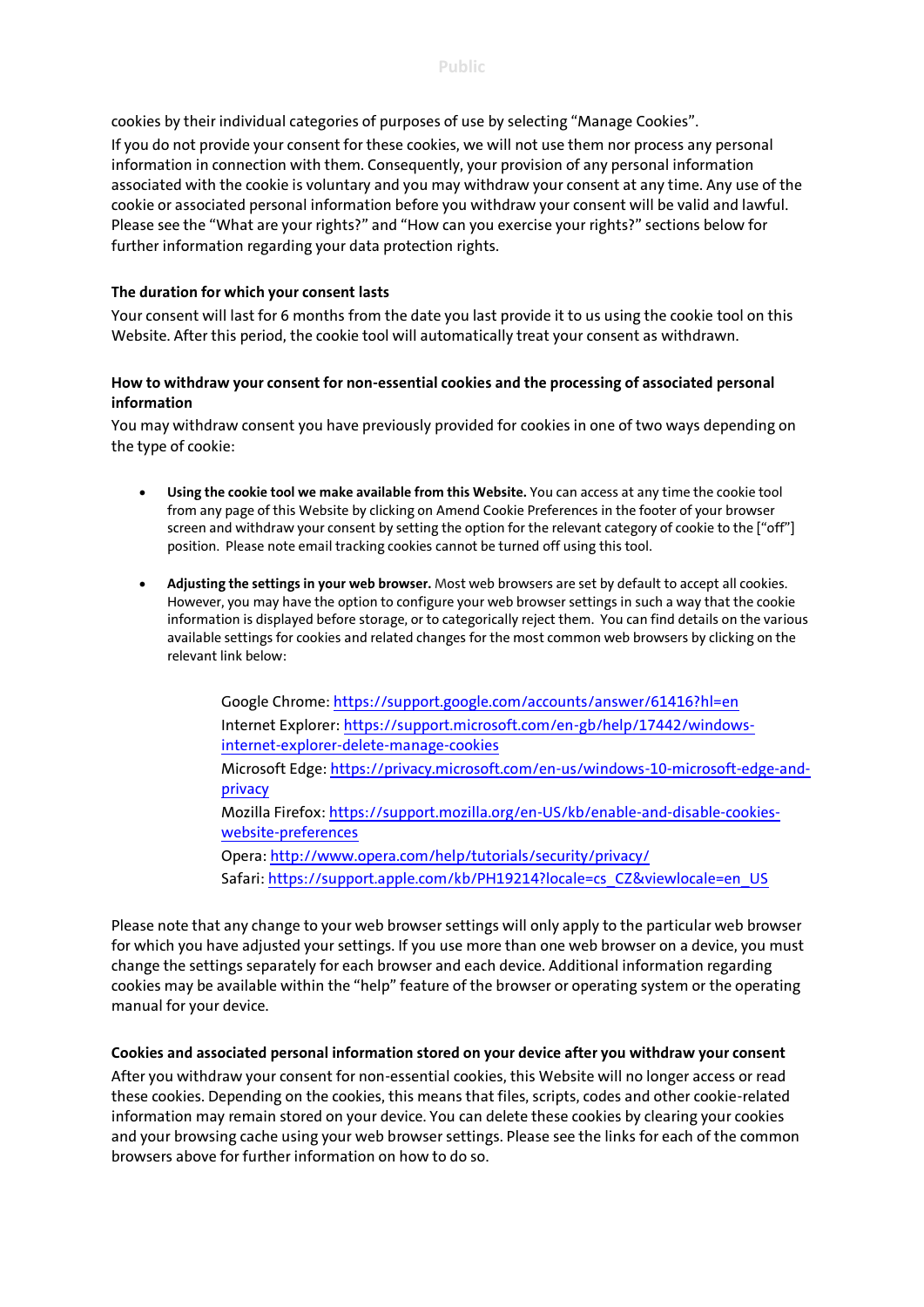## **What are the consequences of refusing/withdrawing your consent to cookies and the processing of associated personal information?**

If you refuse or withdraw consent to the use of any non-essential-cookies or associated personal information, then the corresponding functionality or features of this Website may not work properly, or at all. Your use of the core functions and features of this Website will not be affected.

If you disable essential cookies (or all cookies) using your web browser settings, one or more core functions and features of this Website, including those intended to ensure your visit is safe and secure, will not work properly, or at all.

## **8. How we work with third parties and the legal reasons for processing**

We will set and read certain cookies on this Website and receive personal information about you through their use. Third parties may also be involved in setting, reading or using personal information obtained from cookies.

The roles and responsibilities that these third parties have in relation to your personal information will depend on the specific circumstances, as follows:

 We or a third party may set cookies on your device which provide access to your personal information to a third party data processors. However, as the processing of personal information by such processors is carried out to strict instructions or us or a relevant third party, we or a relevant third party is/are a controller for the processing as the third parties do not make any decisions over your information. Where this applies (and it does so in the majority of cases), we or a relevant third party will have primary responsibility to you in relation to the processing of your personal information.

## **9. How long will we process and keep your personal information?**

We do not process or retain personal information in an identifiable format for longer than is necessary. We process and retain your personal information for the following durations:

- With respect to essential cookies, the processing of your personal information ends with your browsing session after which your personal information is deleted (except in relation to cookies used to remember your consent preferences, which we retain and process for 6 months from the date you provide your consent).
- All other cookie-related personal information is processed until the consent which permits such processing is withdrawn or expires (i.e. after 6 months in most cases), at which point it is deleted.

The only exceptions to the periods mentioned above are where:

- the law, court or supervisory authority requires us to hold your personal information for a longer period, or delete it sooner;
- you have raised a legal claim, complaint or concern regarding the processing activities described in this policy, in which case we will retain your information for a period of 6 years following the date of that claim, complaint or concern; or
- you exercise your right to have the information erased (where it applies) and we do not need to hold it in connection with any of the reasons permitted or required under the law.

#### **10. Who will receive or have access to your personal information relating to cookies?**

We disclose your personal information to third parties or permit them to access that information in connection with the purposes mentioned above.

Our third party service providers, agents and subcontractors ("suppliers"), commercial partners, group companies and other third parties may receive cookie-related personal information either directly from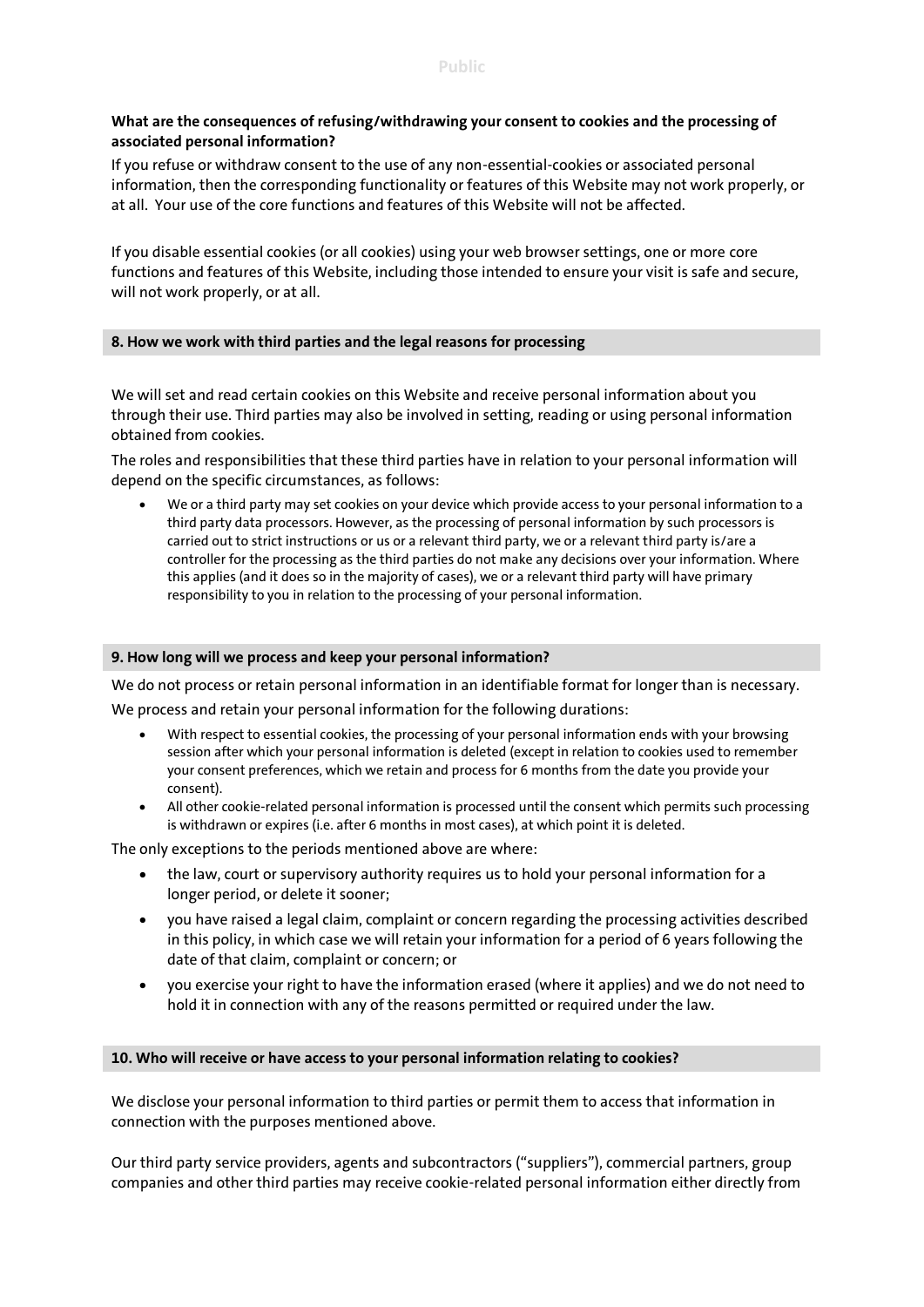you, us or from one of our suppliers.

Our suppliers can be categorised as follows:

- Advertising technology (Adtech) and data exchange technology providers
- Advertising, PR, digital and creative agencies
- Cloud software system providers, including database, email and document management providers
- Facilities and technology service providers including scanning and data destruction providers
- Insurers and insurance brokers
- Legal, security and other professional advisers and consultants
- Market and customer research providers
- Social media platforms
- Website and data analytics/modelling platform providers
- Website and app developers
- Website hosting services providers

The majority of suppliers we use are processors with whom we have a contract in place that requires them to keep your information secure and not to use it other than in accordance with our specific instructions. We only disclose to them or allow them to access personal information that is necessary for them to provide their services.

In relation to the cookies used on this Website, we use the following key suppliers in particular:

#### **Abobe**

This Website uses Adobe Analytics provided by Adobe, Inc. ("Adobe"), which uses cookies to analyse how users use this Website. The Website uses the following modules:

 Adobe Analytics - Account status and performance monitor, audience summary, active users, user explorer, analytics audience, visitor quality, conversion probability, comparison reports, demographics and interests, user flow report;

Information generated by a cookie about the use of this Website (including your IP address) may be transmitted and stored on Adobe's servers in the United States.

Adobe will use this information to evaluate the use of this Website by visitors, create reports about such use and to provide other services relating to activities on this Website and the use of the internet in general. Adobe may also provide this information to third parties if it is required by the law or if such third parties process this information for Adobe. You may disable the use cookies on this Website as described above or by changing appropriate settings in your browser, but if you do so for all types of cookies, you will not be able to make full use of all the features of this Website.

To opt out of being tracked by Adobe across all websites please visit: [https://www.adobe.com/ie/privacy/opt-out.html#](https://www.adobe.com/ie/privacy/opt-out.html%23)

For detailed information about the modules listed above and Adobe's handling of personal information, please se[e https://www.adobe.com/ie/privacy.html.](https://www.adobe.com/ie/privacy.html)

## **Other parties**

We may disclose your personal information to other third parties as follows:

- any third party who is restructuring, selling or acquiring some or all of our business or assets or otherwise in the event of a merger, re-organisation or similar event; and
- if we are under a duty to disclose or share your information in order to comply with any legal or regulatory obligation or request, including by the police, tribunals, regulators, the government or related agencies.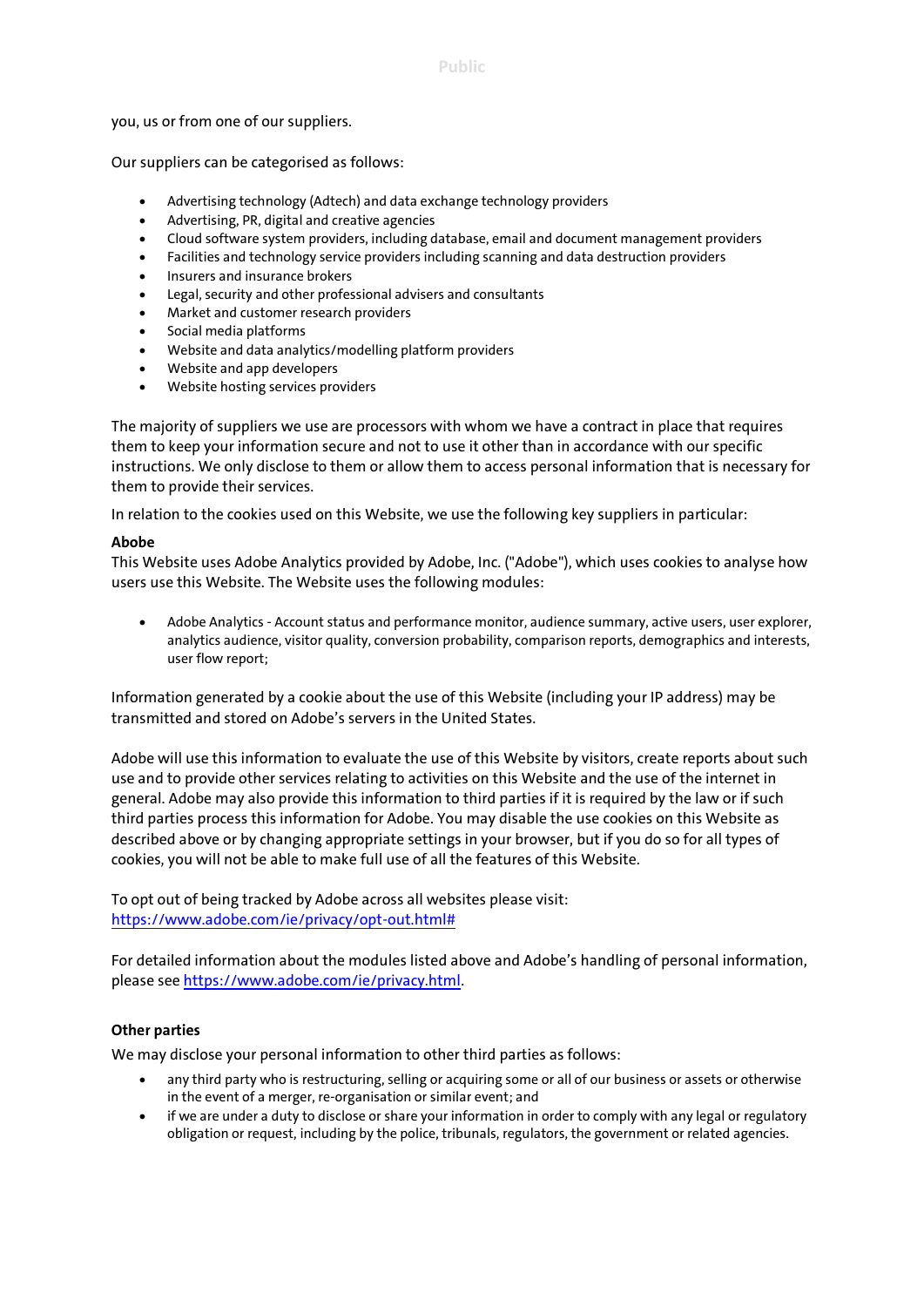## **Personal information received by other controllers**

When we disclose or allow access to your personal information to third parties that are also controllers of that information (e.g. certain suppliers, group companies or our commercial partners), they may disclose or transfer it to other organisations in accordance with their data protection policies. This does not affect any of your data subject rights as detailed below. Where you ask us to rectify, erase or restrict the processing of your information, we take reasonable steps to pass this request on to any such third parties with whom we have shared your personal information.

In particular, we disclose and provide access to your personal information to Volkswagen AG. For detailed information regarding how Volkswagen AG handles your personal information, please visit its privacy statement located at https://www.volkswagenag.com/en/meta/data-protectiondeclaration.html.

## **11. Source of your personal information**

All personal information obtained via cookies on this Website is obtained directly from you. We may receive this information from a third party if we are not the party setting the cookie on your device.

## **12. Transfers of your personal information overseas**

Your cookie-related personal information may be transferred outside of Ireland and European Economic Area ("EEA") , if you grant us your explicit consent to do so or if we ensure adequate safeguards for the data protection of the transferred data.

In connection with Adobe Analytics and/or the use of analytical, marketing and social media cookies and other web technologies described above, once you consent to the data transfer your personal information will be transferred to USA-based companies and stored on servers located in the United States of America ("USA"). Please be aware that such transmission may pose a risk to your data processing due to the absence of an adequacy decision and appropriate safeguards. In particular, data transmission and data processing by our partners in the USA may be subject to surveillance programmes by US public authorities and your data may be then accessed by US intelligence agencies or federal investigators. Furthermore, non-United States persons have not got the same possibilities to counter surveillance performed by the National Security Agency or the Director of National Intelligence. Lastly, USA do not provide a single authority responsible for supervisory activities. Particular states in the USA have different points of contact regarding supervisory powers related to data protection with a special court, which deals with Foreign Intelligence Surveillance issues.

If we transfer your information to other countries outside Ireland and EEA, we will take steps to ensure that appropriate security measures are taken with the aim of ensuring that your privacy rights continue to be protected as outlined in this policy. These steps include:

- ensuring Irish / EEA countries to which transfers are made have been deemed adequately protective of your personal information for the purposes of data protection law by the relevant bodies;
- imposing contractual obligations on the recipient of your personal information using provisions formally issued by relevant bodies for this purpose. We use these provisions to ensure that your information is protected when transferred your personal information to our Suppliers outside Ireland and EEA; or

Please contact us using the details at the end of this policy for more information about the protections that we put in place and to obtain a copy of the relevant documents.

If you use this Website whilst you are outside Ireland and EEA, your information will be transferred outside those territories in order to allow you to use this Website.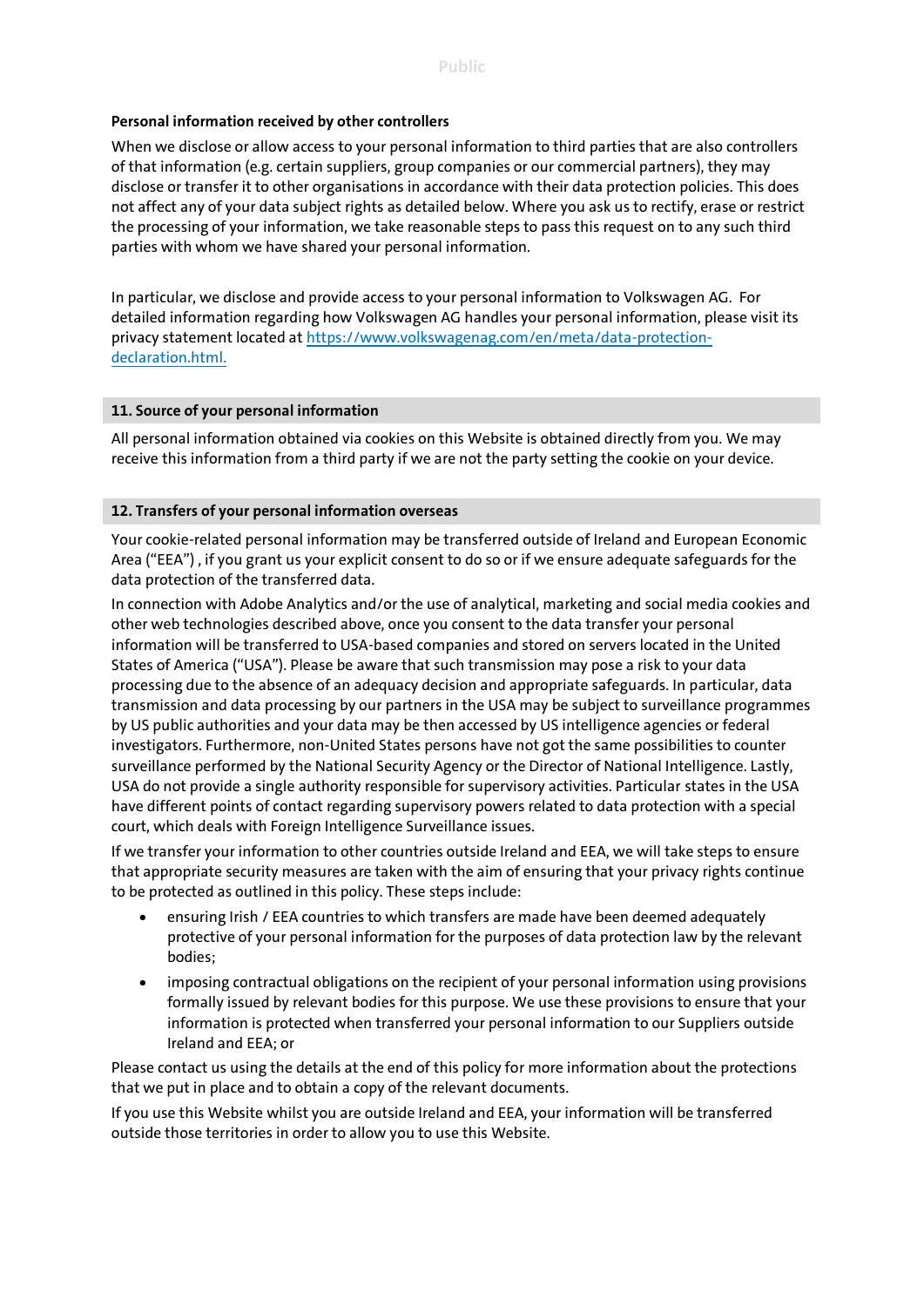## **13. Automated decision-making**

We do not envisage that any processing to make decisions that have a legal or significant effect on you will be carried out using purely automated means, however we will update this policy and inform you if this position changes.

## **14. Security and storage of personal information**

In order to protect your personal information against unauthorised access, disclosure alteration or destruction, we have taken appropriate organisational and technical measures including physical, electronic and management procedures to protect and secure the information gathered through this Website.

## **15. Data protection rights**

You have a number of rights in relation to your personal information under data protection law. In relation to most rights, we will ask you for information to confirm your identity and, where applicable, to help us search for your personal information. Except in rare cases, we will respond to you within 1 month of receipt of any request (including any identification documents requested).



# **What are your rights?**

You have the following rights under data protection laws:



To access information we hold about you.



To withdraw your consent for cookies or processing (where we rely on it).



To restrict further processing of your information.

To transfer your information in a machinereadable format to you or another controller.



To correct and update your information.



To object to the use of your information processed on the basis of legitimate interests (unless we have an overriding lawful reason) or for direct marketing.



To erase your information (if we do not have a lawful reason to continue to use



To not to be the subject to automated decisionmaking that has a significant impact on you.



# **How can you exercise your rights?**

If you have any enquiries relating to this policy, our handing of your personal information generally or in relation your data protection rights, you can contact Volkswagen Passenger Cars Ireland and Volkswagen AG using the following information: